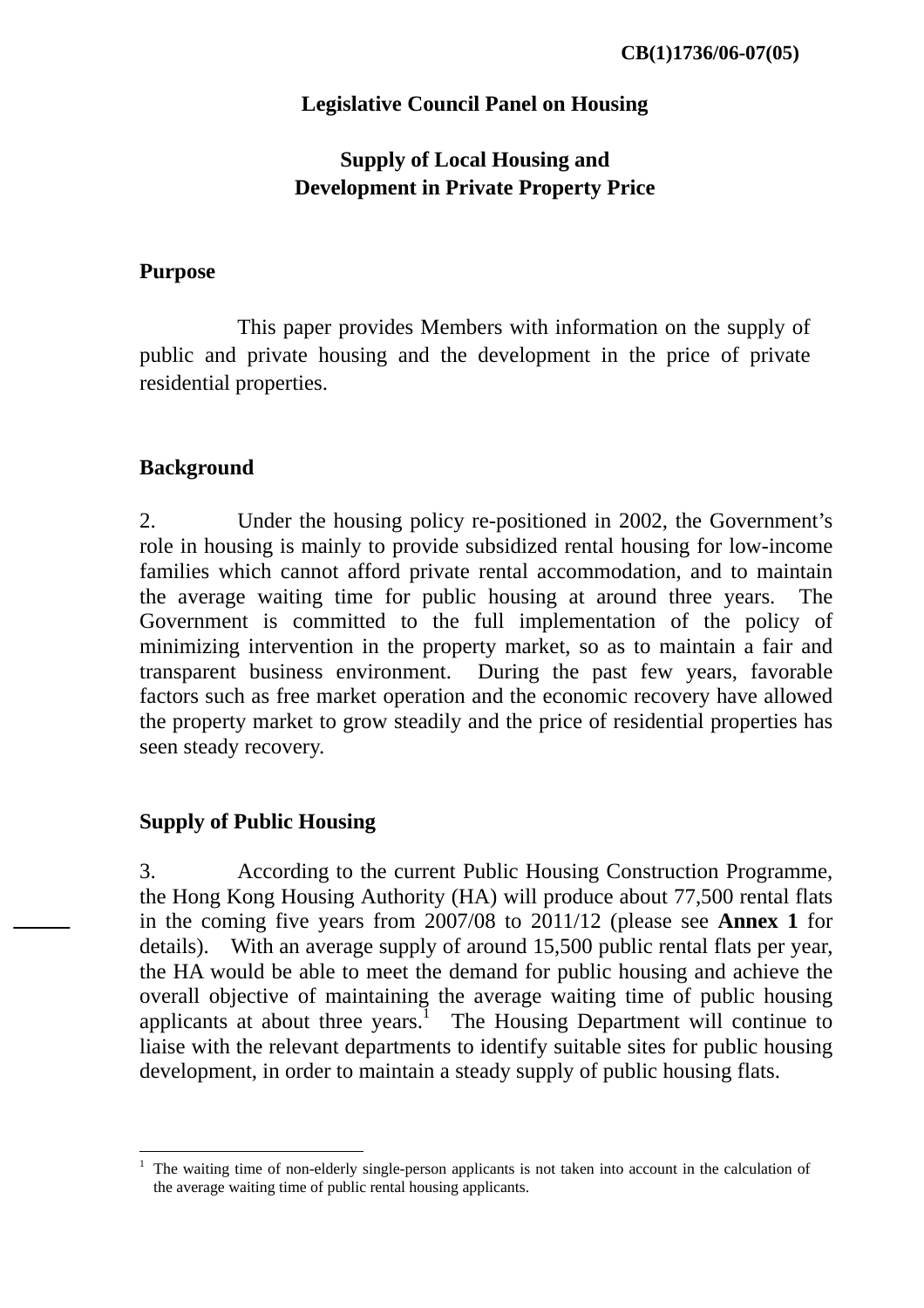### **Supply of Surplus Subsidized Home Ownership Flats**

4. The HA plans to sell some 16,600 unsold and returned Home Ownership Scheme (HOS) flats (collectively known as "surplus HOS flats") to Green Form and White Form applicants in two phases per year from 2007 to 2009. Following the prevailing guidelines, the prices of surplus HOS flats will be set at 70% of the assessed market values. The HA offered 3,056 surplus HOS flats for sale in January 2007 and 3,052 have subsequently been sold.

5. There are some 2 700 surplus subsidized sale flats under the Hong Kong Housing Society's (HKHS) Flat-for-Sale Scheme and Sandwich Class Housing Scheme. The HKHS offered 576 of them for sale in January 2007 and all of them have been sold. The HKHS will continue to sell the remaining flats at discounted prices in an orderly manner, and will synchronise the sales programme with that of the HA's surplus HOS flats as far as practicable.

## **Private Housing Supply**

6. The supply of private residential units has stabilized. According to the latest statistics, the number of newly completed residential units has dropped from over 30,000 in 2002 to about 17,000 in 2006. As at the end of March 2007, the first-hand residential flats available for sale in the next two to three years is forecast to be 68,000 units, which comprise the following:

- (i) about 19,000 completed and unsold units;
- (ii) about 39,000 units from projects under construction;
- (iii) about 3,000 units to be produced on the residential sites which have been sold to developers and on which construction could commence at any time; and
- (iv) about 7,000 units to be produced on the residential sites for which lease modifications have been completed and regrant premium paid.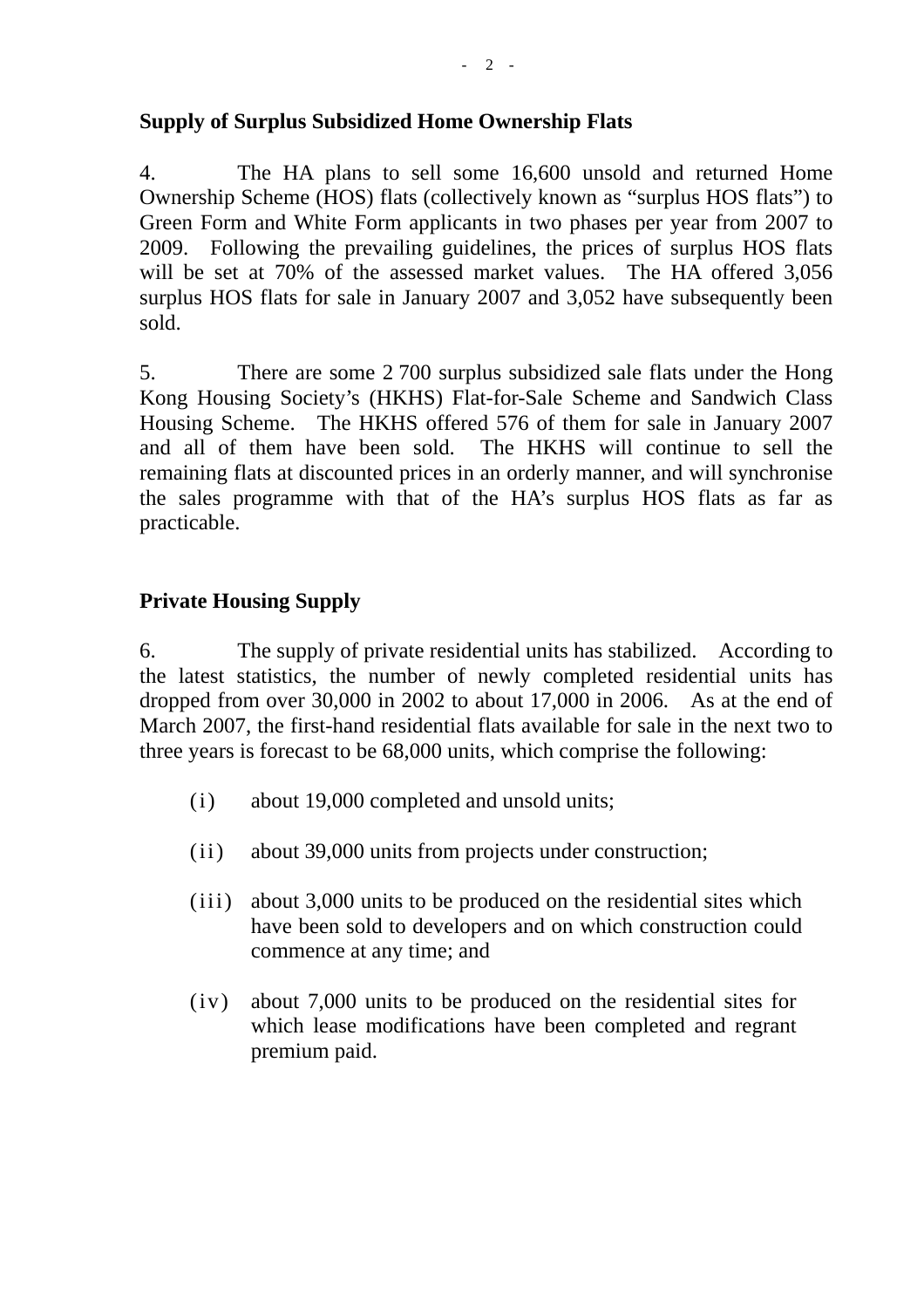In respect of potential supply, the Application List of 2007/08 comprises 28.7 hectares of private residential sites which are estimated to be capable of producing some 13,000 units. As for the supply during the next five years, there will be over 530 hectares of land available for residential uses. It is estimated that some 135,000 flats could be produced. The five-year figures only show the maximum supply of private residential sites known at present. The exact supply is subject to actual market demand and other factors such as progress of land formation, land premium agreement and land exchange.

### **Development in Price of Private Residential Property**

7. Following the end of the SARS epidemic in 2003, the property market sentiment has improved. The Government consolidated the housing policy of minimizing market intervention, thus allowing the property market to adjust itself under the market mechanism. This, coupled with the sustained overall economic recovery, has allowed property prices to pick up from a low level. According to the private residential property price index published by the Rating and Valuation Department, the overall price index went up by almost 40% from 2003 to 2005. During the same period, the prices of large flats and small/medium flats2 have increased by 64% and 38% respectively. After the significant upturn, the growth rate of property prices has become steadier since mid 2005. As at March 2007, the overall residential property price index has increased slightly by 3% compared to the same period in 2005. The rate of price increase is higher for large flats (11%), while that for small/medium flats (2%) is roughly similar to the rate of the overall property price increase.

8. Looking back on the past decade, there was a continuous drop in private property price from the 1997 peak until 2003, when the property price started to pick up. From 2005 to the first quarter of 2007, the growth of the property price has been steady (see **Annex 2**).

9. The overall private property price at present represents a 44% drop from the 1997 peak, with the rates of reduction being 27% for large flats and 45% for small/medium flats.

 $\overline{a}$ <sup>2</sup> According to the classification of the Rating and Valuation Department, a large flat has a saleable area of or more than 100 square metres. A small/medium size flat has a saleable area less than 100 square metres.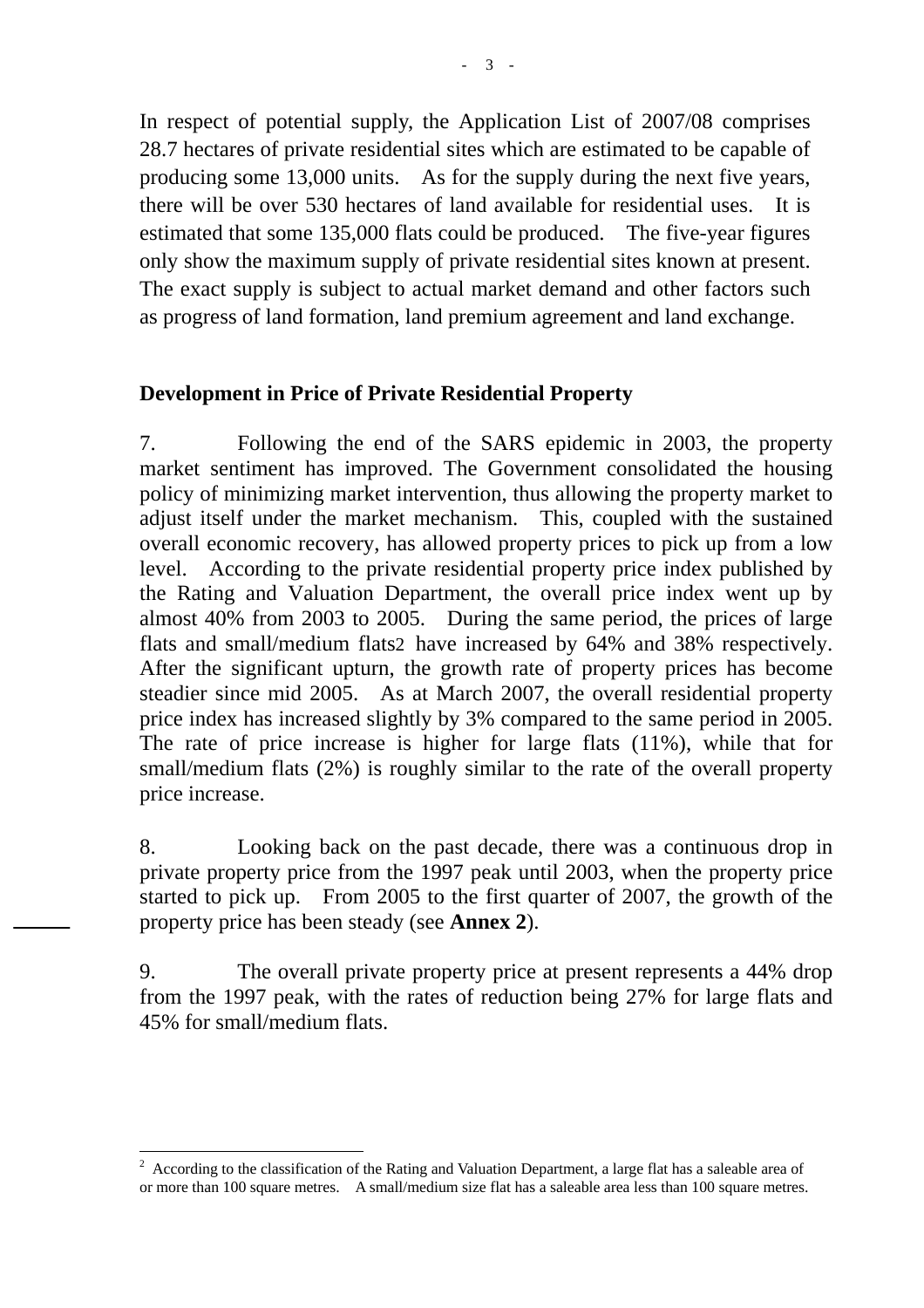10. The Government will continue to consistently implement the existing housing policy to provide public rental housing to families in need and to avoid intervention in the private property market. Nevertheless, to enhance market transparency, the Government will continue to release regularly statistics on the supply of private first-hand residential units, keeping the public and the real estate industry abreast of the housing supply. The Government will also monitor closely the development of the private housing market and continue to implement a clear and consistent housing policy, to allow a healthy development of the property market in a stable, transparent and fair environment.

**Housing, Planning and Lands Bureau May 2007**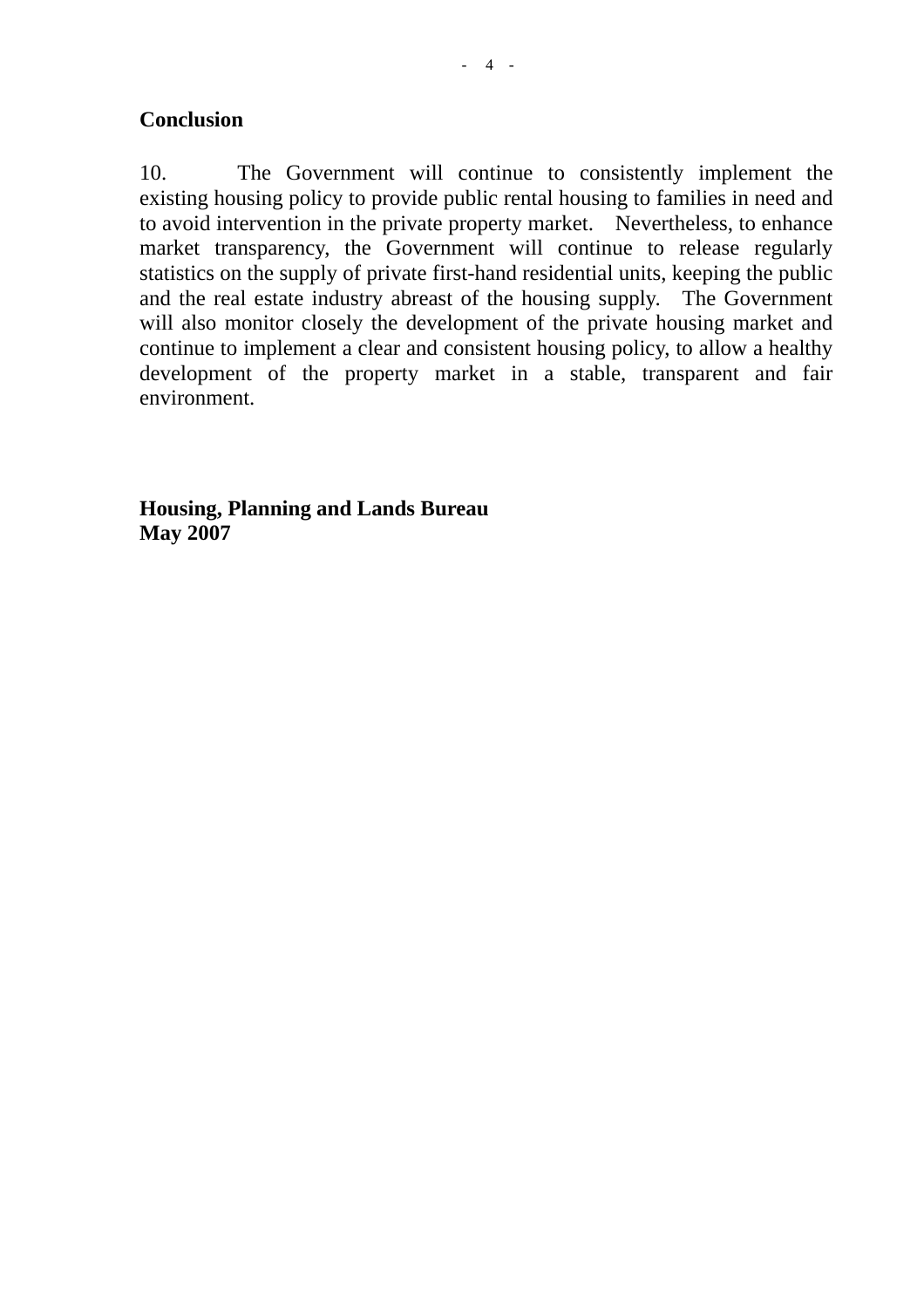**Annex 1** 

| Year         | <b>Number of Flats to be</b><br><b>Produced</b> |
|--------------|-------------------------------------------------|
| 2007/08      | 16 3 9 6                                        |
| 2008/09      | 22 2 2 6                                        |
| 2009/10      | 10 821                                          |
| 2010/11      | 14 30 6                                         |
| 2011/12      | 13739                                           |
| <b>Total</b> | 77488                                           |

**Public Housing Production from 2007/08 to 2011/12**